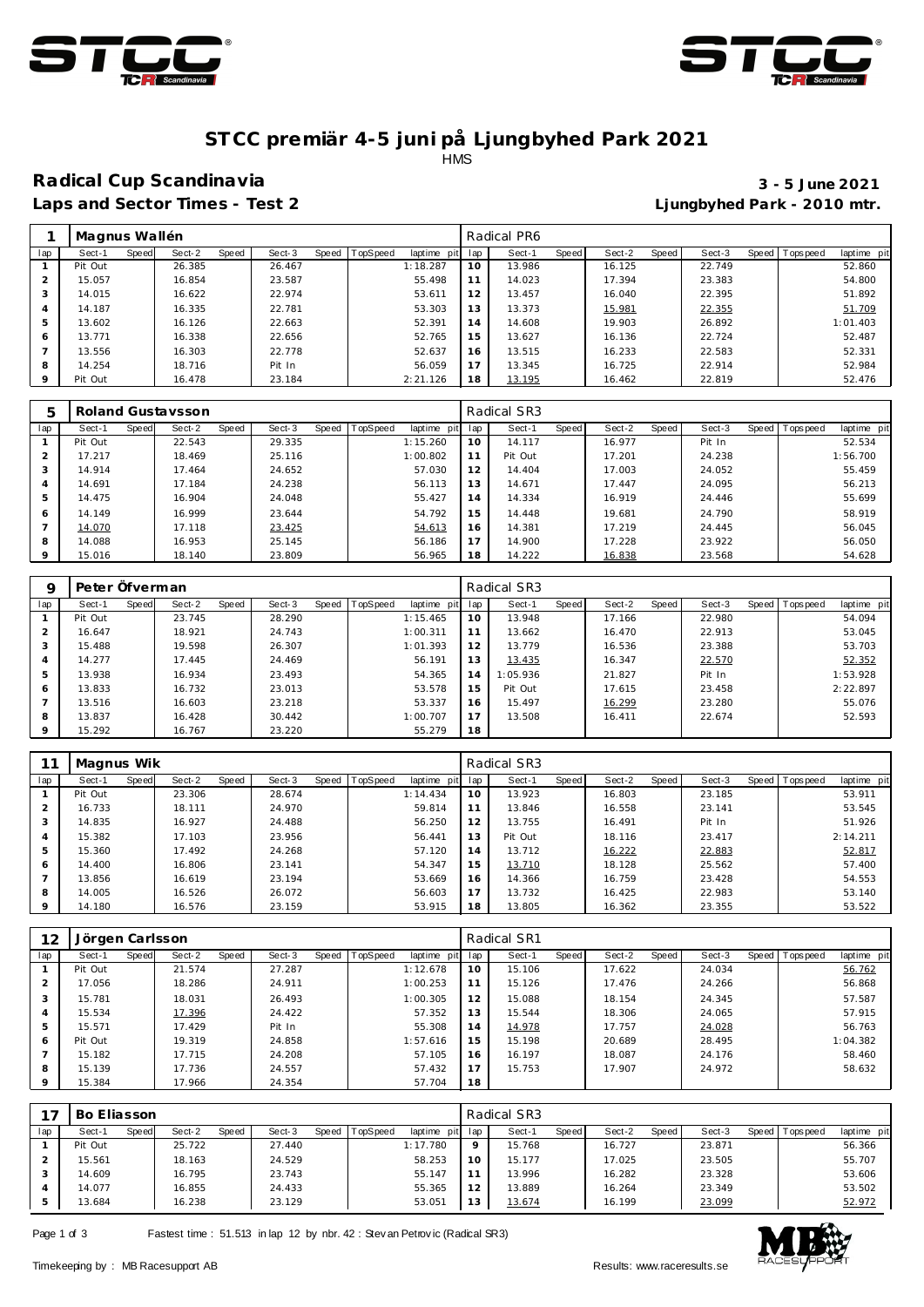



#### **ST CC premiär 4-5 juni på Ljungbyhed Park 2021** HMS

### **Radical Cup Scandinavia 3 - 5 June 2021**

# **Laps and Sector Times - Test 2 Ljungbyhed Park - 2010 mtr.**

|        |        |          |         |         |         |        | ___    |          |
|--------|--------|----------|---------|---------|---------|--------|--------|----------|
| 3.820  | 16.187 | 23.262   | 53.269  |         | 15.785  | 21.495 | Pit In | 1:00.246 |
| 13.875 | 16.141 | 23.111   | 53.127  | .       | Pit Out | 23.703 | 28.674 | 2:37.589 |
| 3.870  | 15.907 | : 23.179 | :52.956 | $\circ$ | 18.523  | 20.396 | 26.314 | 1:05.233 |

| 25      | Gustav Brandin |       |        |       |        |       |          |          |         | Radical SR3 |       |        |       |        |                |             |
|---------|----------------|-------|--------|-------|--------|-------|----------|----------|---------|-------------|-------|--------|-------|--------|----------------|-------------|
| lap     | Sect-1         | Speed | Sect-2 | Speed | Sect-3 | Speed | TopSpeed | laptime  | pit lap | Sect-1      | Speed | Sect-2 | Speed | Sect-3 | Speed Topspeed | laptime pit |
|         | Pit Out        |       | 22.726 |       | 27.745 |       |          | 1:13.986 | 10      | 14.079      |       | 16.199 |       | Pit In |                | 51.775      |
|         | 16.591         |       | 17.666 |       | 24.156 |       |          | 58.413   | 11      | Pit Out     |       | 16.744 |       | 22.798 |                | 2:04.370    |
|         | 15.245         |       | 17.484 |       | 24.179 |       |          | 56.908   | 12      | 14.411      |       | 16.442 |       | 23.457 |                | 54.310      |
|         | 14.436         |       | 16.313 |       | 22.933 |       |          | 53.682   | 13      | 15.432      |       | 17.696 |       | 23.859 |                | 56.987      |
|         | 14.372         |       | 16.080 |       | 22.697 |       |          | 53.149   | 14      | 14.259      |       | 17.497 |       | 22.515 |                | 54.271      |
| 6       | 14.199         |       | 16.579 |       | 23.399 |       |          | 54.177   | 15      | 13.942      |       | 15.948 |       | 22.587 |                | 52.477      |
|         | 14.071         |       | 15.935 |       | 22.463 |       |          | 52.469   | 16      | 13.815      |       | 15.866 |       | 22.413 |                | 52.094      |
| 8       | 14.016         |       | 16.172 |       | 31.820 |       |          | 1:02.008 | 17      | 13.956      |       | 15.679 |       | 22.359 |                | 51.994      |
| $\circ$ | 14.439         |       | 16.471 |       | 22.768 |       |          | 53.678   | 18      | 13.890      |       | 15.840 |       | 23.224 |                | 52.954      |

| 28       |         |       | Christoffer Törnkvist |       |        |       |          |             |     | Radical PR6 |       |        |       |        |       |            |             |
|----------|---------|-------|-----------------------|-------|--------|-------|----------|-------------|-----|-------------|-------|--------|-------|--------|-------|------------|-------------|
| lap      | Sect-1  | Speed | Sect-2                | Speed | Sect-3 | Speed | TopSpeed | laptime pit | lap | Sect-1      | Speed | Sect-2 | Speed | Sect-3 | Speed | T ops peed | laptime pit |
|          | Pit Out |       | 25.074                |       | 28.308 |       |          | 1:16.540    | 10  | 14.596      |       | 19.992 |       | 25.867 |       |            | 1:00.455    |
| 2        | 16.556  |       | 18.114                |       | 24.205 |       |          | 58.875      | 11  | 14.510      |       | 16.974 |       | 23.653 |       |            | 55.137      |
| 3        | 14.576  |       | 17.218                |       | 23.782 |       |          | 55.576      | 12  | 14.520      |       | 16.945 |       | 23.669 |       |            | 55.134      |
| 4        | 14.380  |       | 17.122                |       | 23.685 |       |          | 55.187      | 13  | 14.188      |       | 16.957 |       | Pit In |       |            | 54.358      |
| 5        | 14.385  |       | 17.746                |       | 23.499 |       |          | 55.630      | 14  | Pit Out     |       | 17.830 |       | 23.820 |       |            | 2:13.849    |
| 6        | 14.985  |       | 17.661                |       | 23.626 |       |          | 56.272      | 15  | 14.969      |       | 21.624 |       | 26.931 |       |            | 1:03.524    |
|          | 14.567  |       | 17.206                |       | 23.524 |       |          | 55.297      | 16  | 15.623      |       | 17.905 |       | 24.000 |       |            | 57.528      |
| 8        | 14.242  |       | 17.196                |       | 35.314 |       |          | 1:06.752    | 17  | 15.804      |       | 19.835 |       | 24.423 |       |            | 1:00.062    |
| $\Omega$ | 15.024  |       | 17.173                |       | 24.343 |       |          | 56.540      | 18  |             |       |        |       |        |       |            |             |

| 42            | Stevan Petrovic |       |        |       |        |                |             |     | Radical SR3 |       |        |       |        |                |             |
|---------------|-----------------|-------|--------|-------|--------|----------------|-------------|-----|-------------|-------|--------|-------|--------|----------------|-------------|
| lap           | Sect-1          | Speed | Sect-2 | Speed | Sect-3 | Speed TopSpeed | laptime pit | lap | Sect-1      | Speed | Sect-2 | Speed | Sect-3 | Speed Topspeed | laptime pit |
|               | Pit Out         |       | 21.857 |       | 26.316 |                | 1:10.358    | 10  | 14.396      |       | 16.079 |       | 23.457 |                | 53.932      |
| $\mathcal{P}$ | 15.619          |       | 16.884 |       | 23.554 |                | 56.057      | 11  | 13.917      |       | 17.576 |       | 24.307 |                | 55.800      |
| 3             | 13.891          |       | 16.162 |       | 23.137 |                | 53.190      | 12  | 13.610      |       | 15.642 |       | 22.261 |                | 51.513      |
| 4             | 13.903          |       | 16.356 |       | 23.047 |                | 53.306      | 13  | 13.956      |       | 16.755 |       | 23.634 |                | 54.345      |
| 5             | 13.511          |       | 15.920 |       | 22.891 |                | 52.322      | 14  | 14.054      |       | 16.086 |       | 22.866 |                | 53.006      |
| 6             | 13.726          |       | 18.881 |       | 25.383 |                | 57.990      | 15  | 15.666      |       | 17.313 |       | 22.835 |                | 55.814      |
|               | 13.469          |       | 15.804 |       | 22.400 |                | 51.673      | 16  | 13.559      |       | 15.700 |       | 22.524 |                | 51.783      |
| 8             | 13.601          |       | 15.898 |       | 22.590 |                | 52.089      | 17  | 13.345      |       | 19.165 |       | Pit In |                | 55.866      |
| $\circ$       | 13.553          |       | 15.745 |       | 26.678 |                | 55.976      | 18  |             |       |        |       |        |                |             |

| 55  | Sven Larsson |       |        |       |        |       |          |                 |         | Radical SR3 |       |        |              |        |                   |             |
|-----|--------------|-------|--------|-------|--------|-------|----------|-----------------|---------|-------------|-------|--------|--------------|--------|-------------------|-------------|
| lap | Sect-1       | Speed | Sect-2 | Speed | Sect-3 | Speed | TopSpeed | laptime pit lap |         | Sect-1      | Speed | Sect-2 | <b>Speed</b> | Sect-3 | Speed   Tops peed | laptime pit |
|     | Pit Out      |       | 18.879 |       | 25.369 |       |          | 1:09.513        | $\circ$ | Pit Out     |       | 17.201 |              | 23.351 |                   | 2:20.190    |
|     | 15.408       |       | 17.089 |       | 24.005 |       |          | 56.502          | 10      | 14.227      |       | 16.316 |              | 23.264 |                   | 53.807      |
|     | 15.277       |       | 16.581 |       | 24.419 |       |          | 56.277          |         | 14.356      |       | 16.581 |              | 24.937 |                   | 55.874      |
|     | 14.294       |       | 16.992 |       | 24.172 |       |          | 55.458          | 12      | 14.019      |       | 16.486 |              | 22.956 |                   | 53.461      |
|     | 14.747       |       | 16.401 |       | 23.122 |       |          | 54.270          | 13      | 14.703      |       | 22.481 |              | Pit In |                   | 1:03.246    |
| 6   | 14.077       |       | 16.494 |       | 22.976 |       |          | 53.547          | 14      | Pit Out     |       | 17.178 |              | 23.379 |                   | 2:01.665    |
|     | 13.986       |       | 16.455 |       | 23.119 |       |          | 53.560          | 15      | 14.241      |       | 16.482 |              | 23.339 |                   | 54.062      |
| 8   | 14.553       |       | 16.500 |       | Pit In |       |          | 1:02.557        | 16      | 13.911      |       | 16.599 |              | 24.644 |                   | 55.154      |

| 69             | Mikael Dreyer |       |        |       |        |       |                 |          |         | Radical SR3 |       |        |       |        |                   |             |
|----------------|---------------|-------|--------|-------|--------|-------|-----------------|----------|---------|-------------|-------|--------|-------|--------|-------------------|-------------|
| lap            | Sect-1        | Speed | Sect-2 | Speed | Sect-3 | Speed | <b>TopSpeed</b> | laptime  | pit lap | Sect-1      | Speed | Sect-2 | Speed | Sect-3 | Speed   Tops peed | laptime pit |
|                | Pit Out       |       | 22.167 |       | 28.164 |       |                 | 1:13.359 | 10      | 13.776      |       | 16.818 |       | 22.847 |                   | 53.441      |
|                | 17.447        |       | 18.142 |       | 24.433 |       |                 | 1:00.022 | 11      | 13.841      |       | 16.438 |       | 23.209 |                   | 53.488      |
| 3              | 14.594        |       | 16.974 |       | 23.430 |       |                 | 54.998   | 12      | 14.095      |       | 16.913 |       | 23.140 |                   | 54.148      |
| $\overline{A}$ | 14.238        |       | 16.907 |       | 28.767 |       |                 | 59.912   | 13      | 15.974      |       | 21.877 |       | 27.529 |                   | 1:05.380    |
| 5              | 15.528        |       | 17.125 |       | 23.536 |       |                 | 56.189   | 14      | 14.256      |       | 51.177 |       | 26.248 |                   | 1:31.681    |
| 6              | 14.365        |       | 16.995 |       | 24.956 |       |                 | 56.316   | 15      | 16.447      |       | 17.259 |       | 23.246 |                   | 56.952      |
|                | 15.186        |       | 16.469 |       | 23.124 |       |                 | 54.779   | 16      | 14.058      |       | 16.497 |       | 22.856 |                   | 53.411      |
| 8              | 13.883        |       | 16.383 |       | Pit In |       |                 | 59.045   | 17      | 13.900      |       | 16.421 |       | 22.814 |                   | 53.135      |
| $\mathsf Q$    | Pit Out       |       | 19.579 |       | 23.540 |       |                 | 2:31.318 | 18      |             |       |        |       |        |                   |             |

| $\overline{\phantom{a}}$ | Henrik Nielsen |       |        |              |        |  | Radical SR3    |                 |    |        |       |        |       |        |  |                   |             |
|--------------------------|----------------|-------|--------|--------------|--------|--|----------------|-----------------|----|--------|-------|--------|-------|--------|--|-------------------|-------------|
| lap                      | Sect-1         | Speed | Sect-2 | <b>Speed</b> | Sect-3 |  | Speed TopSpeed | laptime pit lap |    | Sect-1 | Speed | Sect-2 | Speed | Sect-3 |  | Speed   Tops peed | laptime pit |
|                          | Pit Out        |       | 27.125 |              | 31.249 |  |                | 1:26.261        |    | 14.676 |       | 17.502 |       | 25.818 |  |                   | 57.996      |
|                          | 19.471         |       | 22.648 |              | 28.514 |  |                | 1:10.633        | 10 | 14.164 |       | 17.342 |       | 23.084 |  |                   | 54.590      |

Page 2 of 3 Fastest time : 51.513 in lap 12 by nbr. 42 : Stev an Petrovic (Radical SR3)